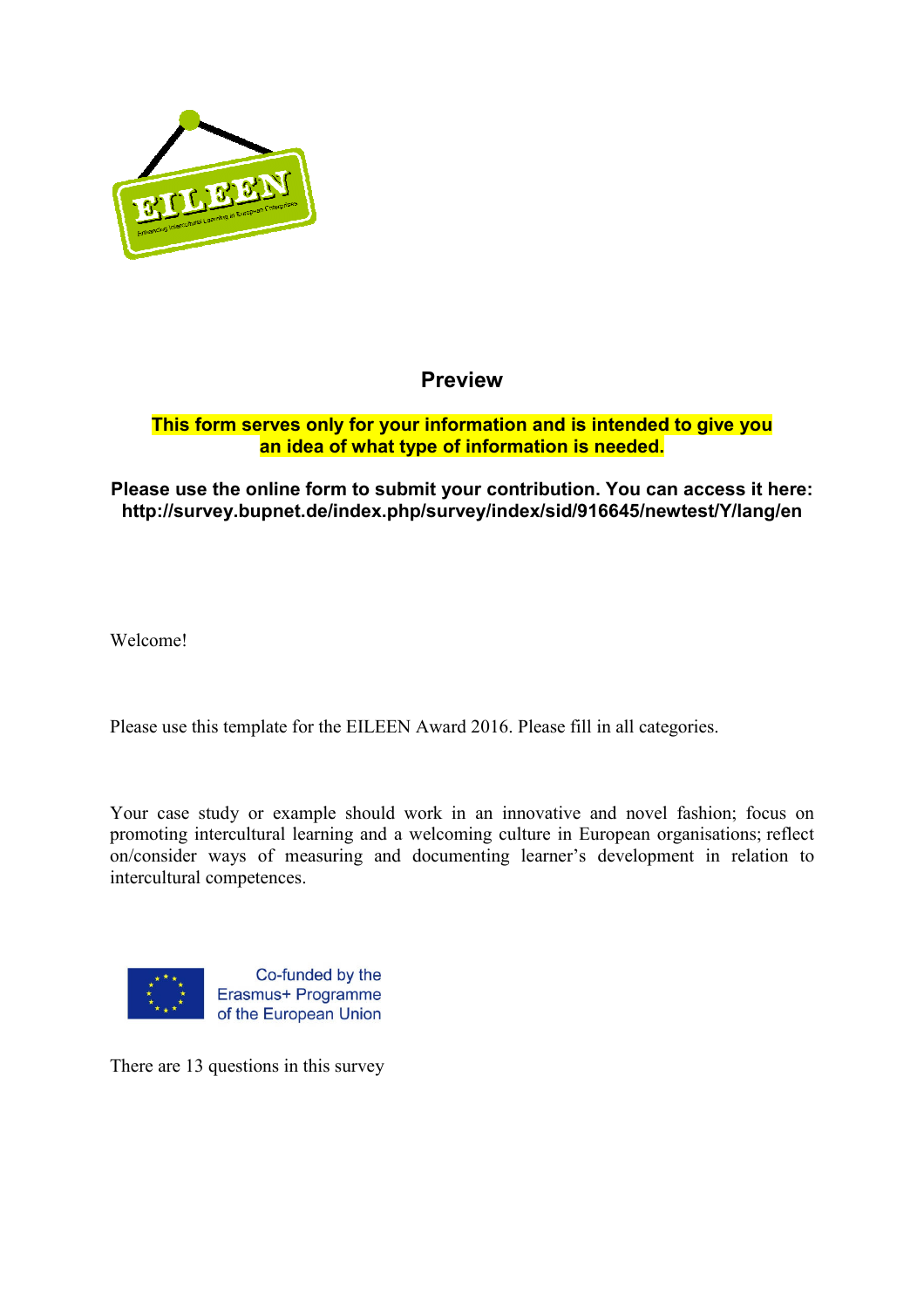# **Contact information**

# **[]**

Name of contact person

\*

Please write your answer(s) here:

- Name of contact person
- Organisation (where applicable)
- E-mail
- Address
- Website

# **General information on your contribution**

## **[]Title \***

Please write your answer here:

## **[]Type of contribution \***

Please choose **all** that apply:

- $\Box$  Existing case study / example
- **Project**
- $\bullet$  **Idea** (which has not been realised yet)
- $\bullet$   $\Box$  Other:

## **[]Keywords \***

Please write your answer here:

### **Abstract (max. 300 words) - Please briefly describe your example, project, idea ...**

**\*** 

Please write your answer here:**[]**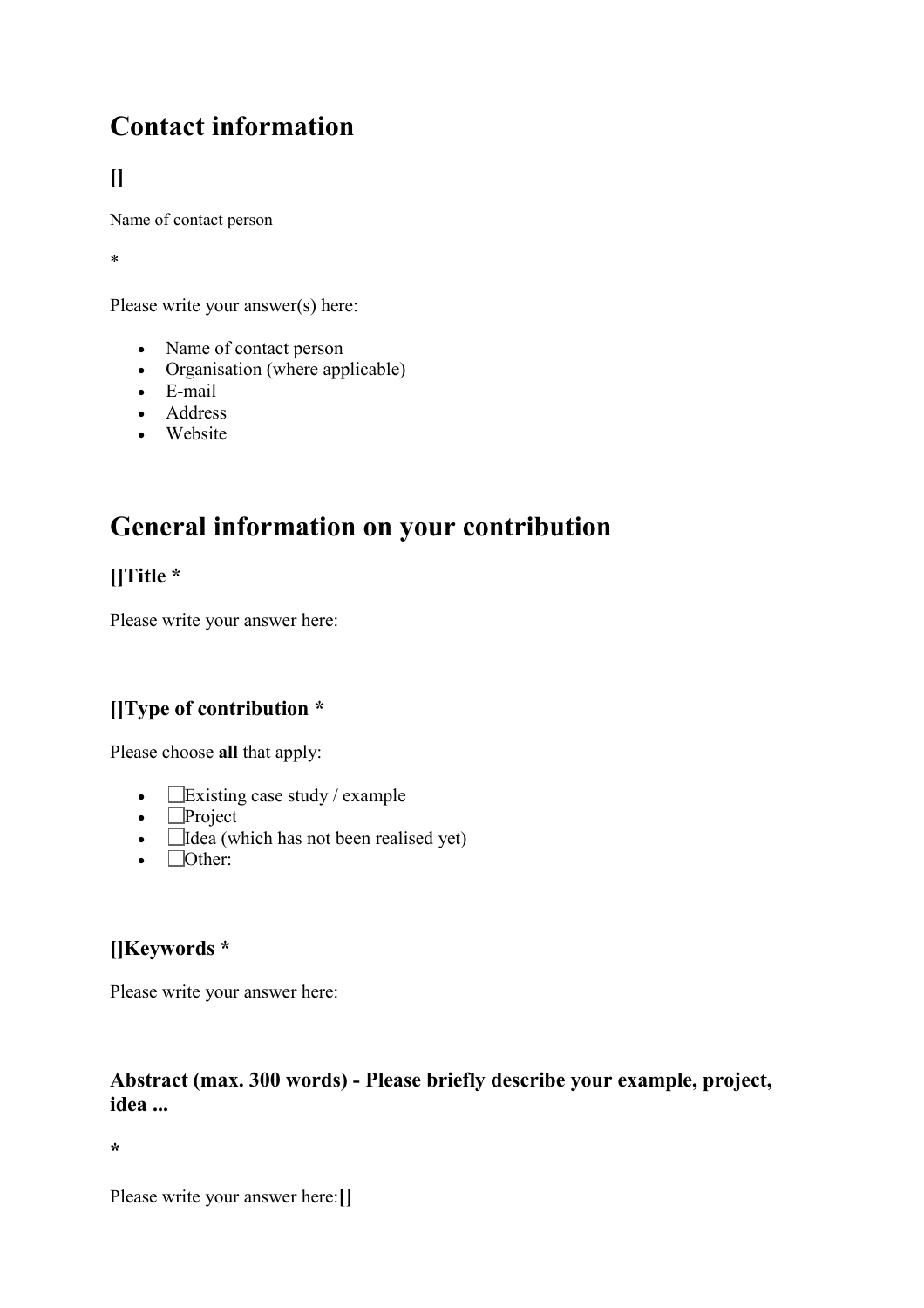We are intending to publish this abstract on our EILEEN website. Please tick hereif you don't want to see your abstract published on the website.

Please choose **all** that apply:

•  $\Box$  My abstract will not be published on the EILEEN website.

# **Your contribution**

# **[]**

### **Please describe your initiative, activities or idea.**

Please consider, where applicable, the following elements:

- Background of your initiative or activities (organisational profile, context, target group, motivation etc. )
- Description of the initiative or activities
- Method/approach on how intercultural learning is promoted
- Method/approach on how learning outcomes are evaluated and evidenced
- Innovative elements

**\*** 

Please write your answer here:

Up to 500 words:

#### **[]The impact**

**Please describe the potential and actual effects (be it on participants, your organisation, your clients/customers, the learning context or the society in general). \*** 

Please write your answer here:

Up to 300 words:

### **[]Processes and tools**

**Please describe the processes and tools that have been used for evaluating and evidencing the learning outcomes. \*** 

Please write your answer here:

Up to 400 words: